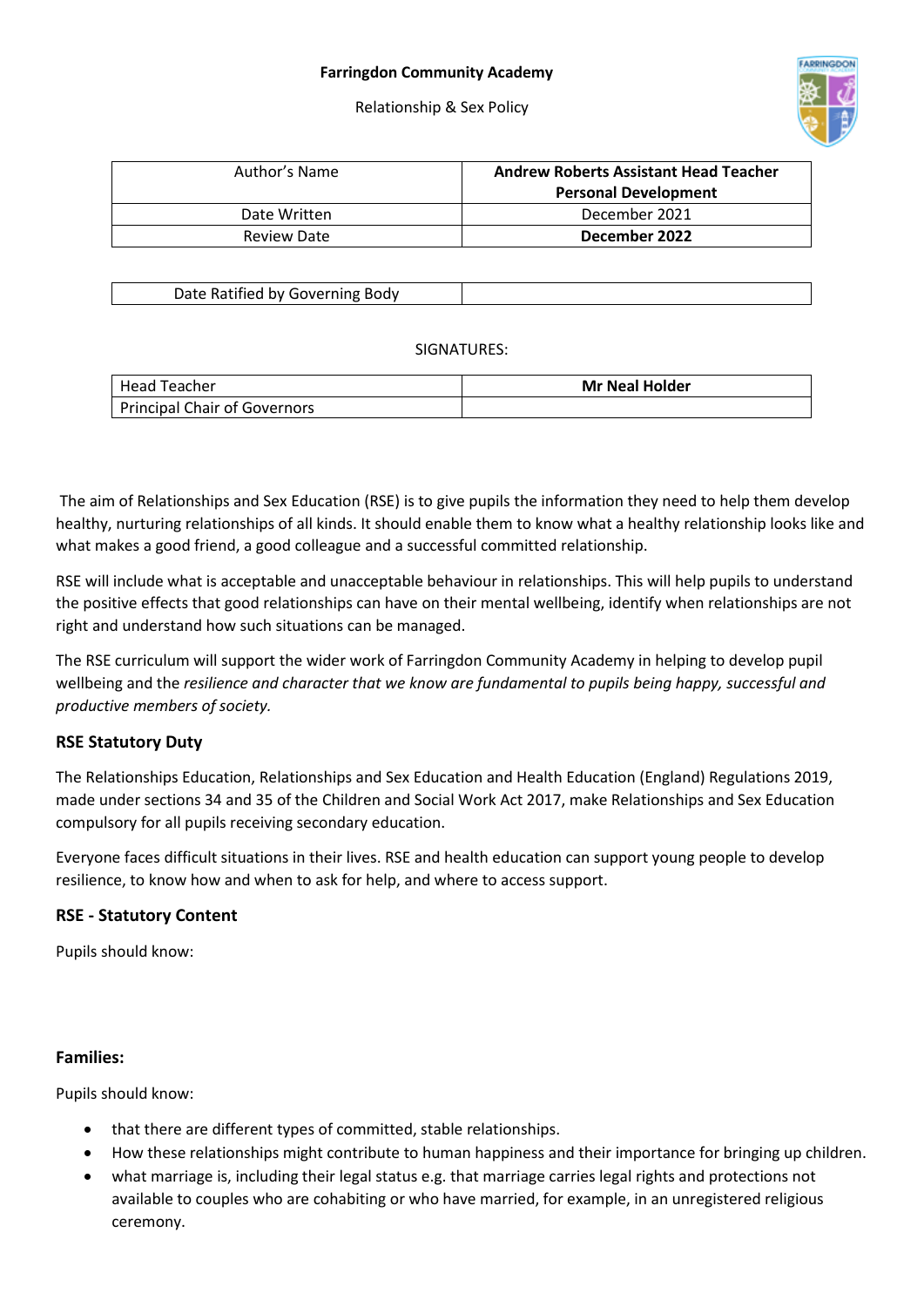- why marriage is an important relationship choice for many couples and why it must be freely entered into.
- the characteristics and legal status of other types of long-term relationships. o the roles and responsibilities of parents with respect to raising of children, including the characteristics of successful parenting.
- how to: determine whether other children, adults or sources of information are trustworthy: judge when a family, friend, intimate or other relationship is unsafe (and to recognise this in others' relationships); and, how to seek help or advice, including reporting concerns about others, if needed.

# **Respectful Relationships, including Friendships**

Pupils should know:

- the characteristics of positive and healthy friendships (in all contexts, including online) including: trust, respect, honesty, kindness, generosity, boundaries, privacy, consent and the management of conflict, reconciliation and ending relationships. This includes different (non-sexual) types of relationship. o
- practical steps they can take in a range of different contexts to improve or support respectful relationships.
- how stereotypes, in particular stereotypes based on sex, gender, race, religion, sexual orientation or disability, can cause damage (e.g. how they might normalise non-consensual behaviour or encourage prejudice). o that in school and in wider society they can expect to be treated with respect by others, and that in turn they should show due respect to others, including people in positions of authority and due tolerance of other people's beliefs.
- about different types of bullying (including cyberbullying), the impact of bullying, responsibilities of bystanders to report bullying and how and where to get help.
- hat some types of behaviour within relationships are criminal, including violent behaviour and coercive control.
- what constitutes sexual harassment and sexual violence and why these are always unacceptable.
- the legal rights and responsibilities regarding equality (particularly with reference to the protected characteristics as defined in the Equality Act 2010) and that everyone is unique and equal.

## **Online and Media**

Pupils should know:

- their rights, responsibilities and opportunities online, including that the same expectations of behaviour apply in all contexts, including online.
- about online risks, including that any material someone provides to another has the potential to be shared online and the difficulty of removing potentially compromising material placed online.
- not to provide material to others that they would not want shared further and not to share personal material which is sent to them.
- what to do and where to get support to report material or manage issues online. the impact of viewing harmful content.
- that specifically sexually explicit material e.g. pornography presents a distorted picture of sexual behaviours, can damage the way people see themselves in relation to others and negatively affect how they behave towards sexual partners.
- that sharing and viewing indecent images of children (including those created by children) is a criminal offence which carries severe penalties including jail.
- how information and data is generated, collected, shared and used online.

## **Being Safe**

Pupils should know:

- the concepts of, and laws relating to, sexual consent, sexual exploitation, abuse, grooming, coercion, harassment, rape, domestic abuse, forced marriage, honour based violence and FGM, and how these can affect current and future relationships.
- how people can actively communicate and recognise consent from others, including sexual consent, and how and when consent can be withdrawn (in all contexts, including online).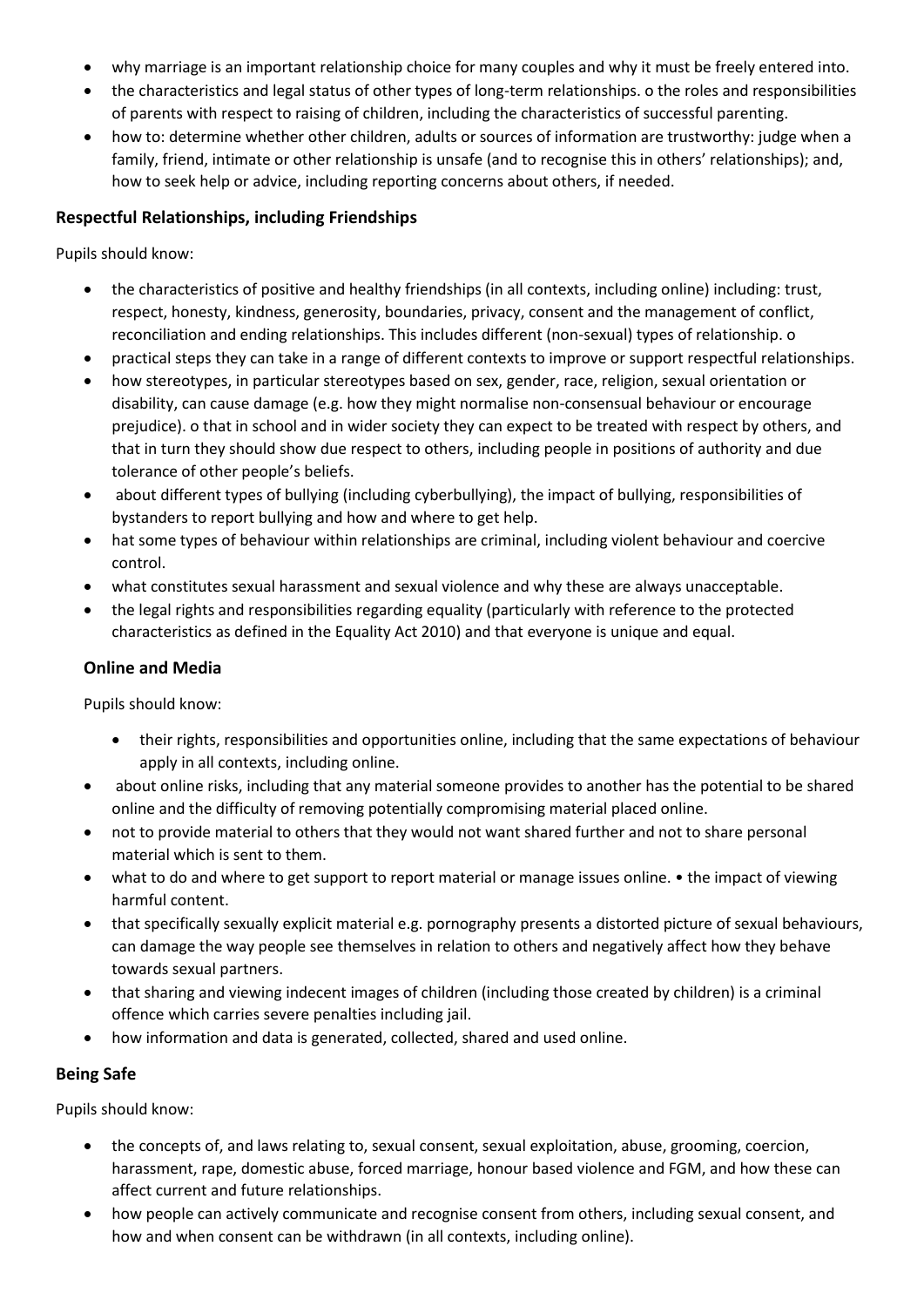# **Intimate and Sexual Relationships, including Sexual Health**

Pupils should know:

- how to recognise the characteristics and positive aspects of healthy one-to-one intimate relationships, which include mutual respect, consent, loyalty, trust, shared interests and outlook, sex and friendship.
- that all aspects of health can be affected by choices they make in sex and relationships, positively or negatively, e.g. physical, emotional, mental, sexual and reproductive health and wellbeing.
- the facts about reproductive health, including fertility, and the potential impact of lifestyle on fertility for men and women and menopause.
- that there are a range of strategies for identifying and managing sexual pressure, including understanding peer pressure, resisting pressure and not pressurising others.
- that they have a choice to delay sex or to enjoy intimacy without sex. o the facts about the full range of contraceptive choices, efficacy and options available. o the facts around pregnancy including miscarriage.
- that there are choices in relation to pregnancy (with medically and legally accurate, impartial information on all options, including keeping the baby, adoption, abortion and where to get further help).
- how the different sexually transmitted infections (STIs), including HIV/AIDs, are transmitted, how risk can be reduced through safer sex (including through condom use) and the importance of and facts about testing.
- about the prevalence of some STIs, the impact they can have on those who contract them and key facts about treatment
- how the use of alcohol and drugs can lead to risky sexual behaviour.
- how to get further advice, including how and where to access confidential sexual and reproductive health advice and treatment.

## **(Appendix A outlines our RSE programme.)**

Delivery and Implementation All compulsory content will be taught sensitively and inclusively, with respect to the backgrounds and beliefs of pupils and their parents while always with the aim of providing pupils with the knowledge they need.

Teaching will build on the knowledge acquired at primary school and develop further pupils' understanding of health, with an increased focus on risk areas such as drugs and alcohol, as well as introducing knowledge about intimate relationships and sex.

RSE will be delivered through the PSHE curriculum with elements taught in other National Curriculum subjects. The PSCHE Co-ordinator works closely with colleagues in related curriculum areas to ensure RSE and Health Education programmes complement, and do not duplicate, content covered in subjects such as citizenship, science, computing and PE.

RSE will be delivered in a variety of ways by teachers and by external agencies. Working with external agencies can enhance the delivery of RSE by bringing in specialist knowledge.

## **Right to withdraw**

Parents have the right to request that their child be withdrawn from some or all of the sex education delivered as part of statutory RSE. Before granting any request, the Head Teacher will discuss the request with parents and, as appropriate, with the child to ensure that their wishes are understood and to clarify the nature and purpose of the curriculum.

A record will be kept of the request and the subsequent discussion with the Head Teacher. Once these discussions have taken place, except in exceptional circumstances, the Academy will respect the parents' request to withdraw their child, up to and until three terms before the child turns 16.

After that point, if the child wants to receive sex education, rather than be withdrawn, the Academy will make arrangements to provide the child with sex education during one of those terms.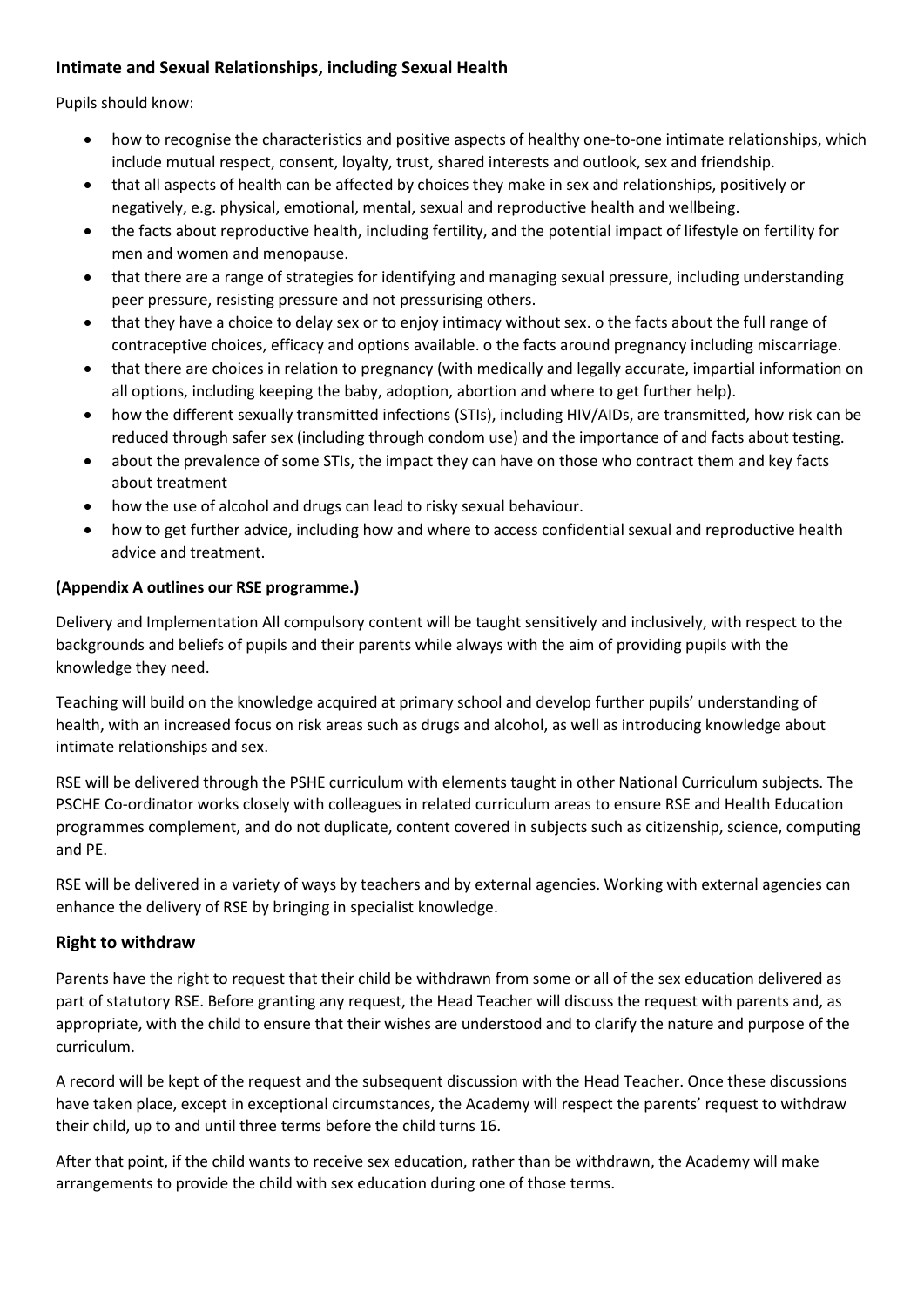If a pupil is withdrawn from sex education, the Academy will ensure that the pupil receives appropriate, purposeful education during the period of withdrawal. There is no right to withdraw from Relationships or Health Education.

#### **Monitoring, Evaluation and Review**

Teachers should have the same high expectations of the quality of the pupils' work in RSE as for other curriculum areas. RSE will be included in the Academy quality assurance programme. This policy will be reviewed on an annual basis in consultation with parents, students and staff. A copy of this policy is available on request and is published on the Academy website.